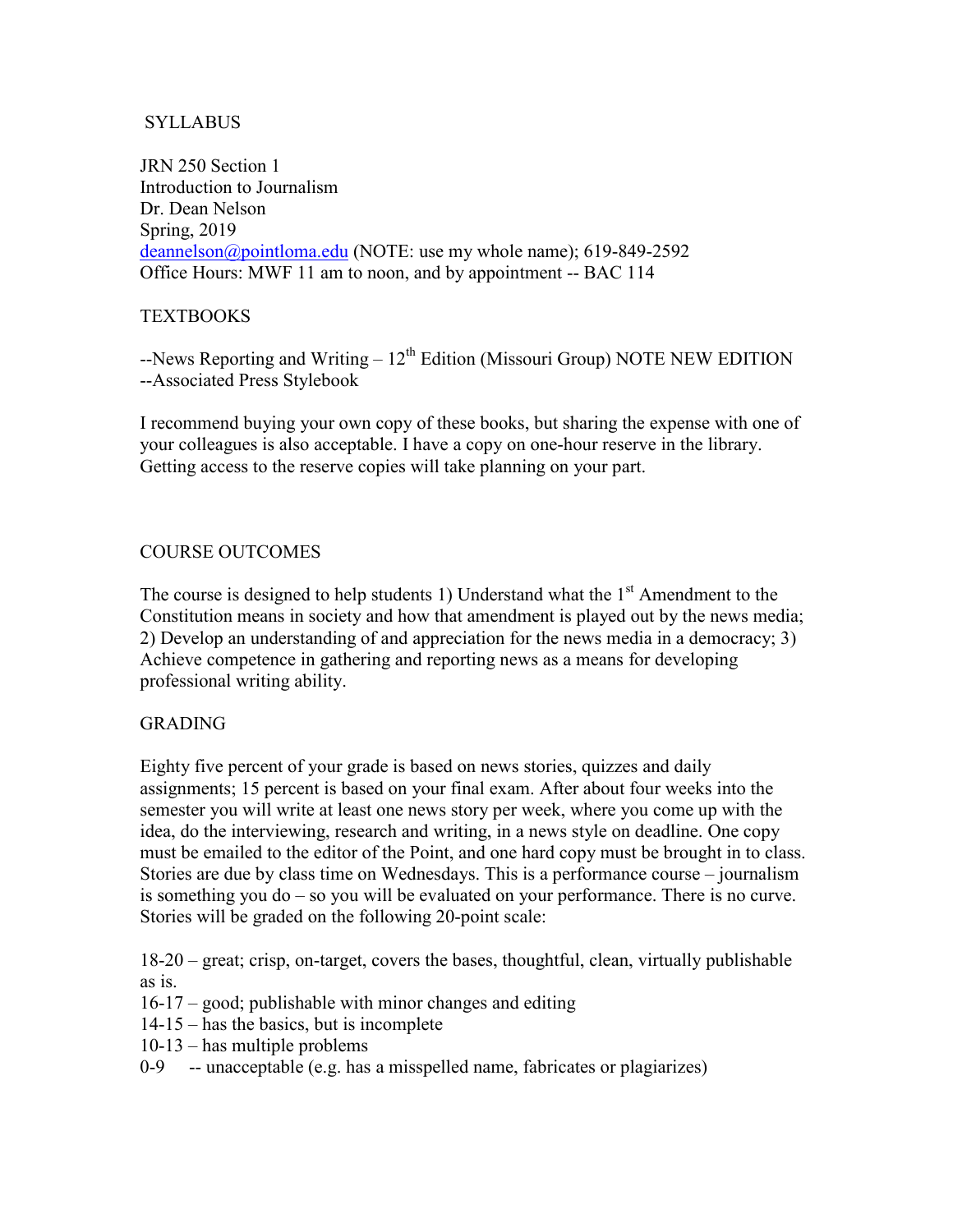An additional five points per story will be awarded if the story is accepted for publication in the student newspaper, The Point, or on the website, Lomabeat, or another publication approved by the professor.

Stories must be typed, double-spaced, according to the format described in class.

Criteria for grading include accuracy, completeness, newsworthiness and significance of information, reader interest, fairness, organization of story, clarity, conciseness, precision of language, grammar, punctuation, spelling and proper use of style.

Since spelling and deadlines are critical in journalism, they rate special emphasis in grading. Misspell a proper name in a story and your paper will receive a zero, which can be made up by doing a completely different story the following week. Miss a deadline and your grade will drop a level for each class day or portion of day. In some cases, stories can be rewritten the following week with additional information requested by the professor, for a presumably higher grade.

Every Monday at the beginning of class there will a current events quiz. At the beginning of each Friday class we will have a stylebook quiz. Throughout the semester you'll turn reading responses to text book chapters (see schedule).

Also on Fridays, each of you will show clips you have selected from a movie that depicts some aspect of journalism, and lead a discussion on the clips. The list of acceptable movies is at the end of the assignment schedule. I'm open to suggestions regarding movies that are not on that list, but you must clear it with me before your presentation.

Students are expected to read at least one news site (even a hard copy!) every day and monitor other news websites or news broadcasts whenever possible, and be ready to discuss events and coverage. Subscribing to news apps is a good idea.

There will be opportunities throughout the semester for you to attend events and watch movies for extra credit.

I also expect you to attend all Writer's Symposium events, Feb. 18-21 in the afternoon and evening.

If you have special health or educational needs, please inform me of them within the first day or so of the semester. The university has a welcoming policy regarding those who need assistance in test-taking or other learning issues. If you don't know that policy, I can explain it and so can the Student Services office.

We have a very unforgiving stance on fabricated or plagiarized work. Essentially, the policy is that I will fail you for this course, send you to the provost, who will possibly deenroll you from the university, and the issue will be in your permanent file. Not a good thing.